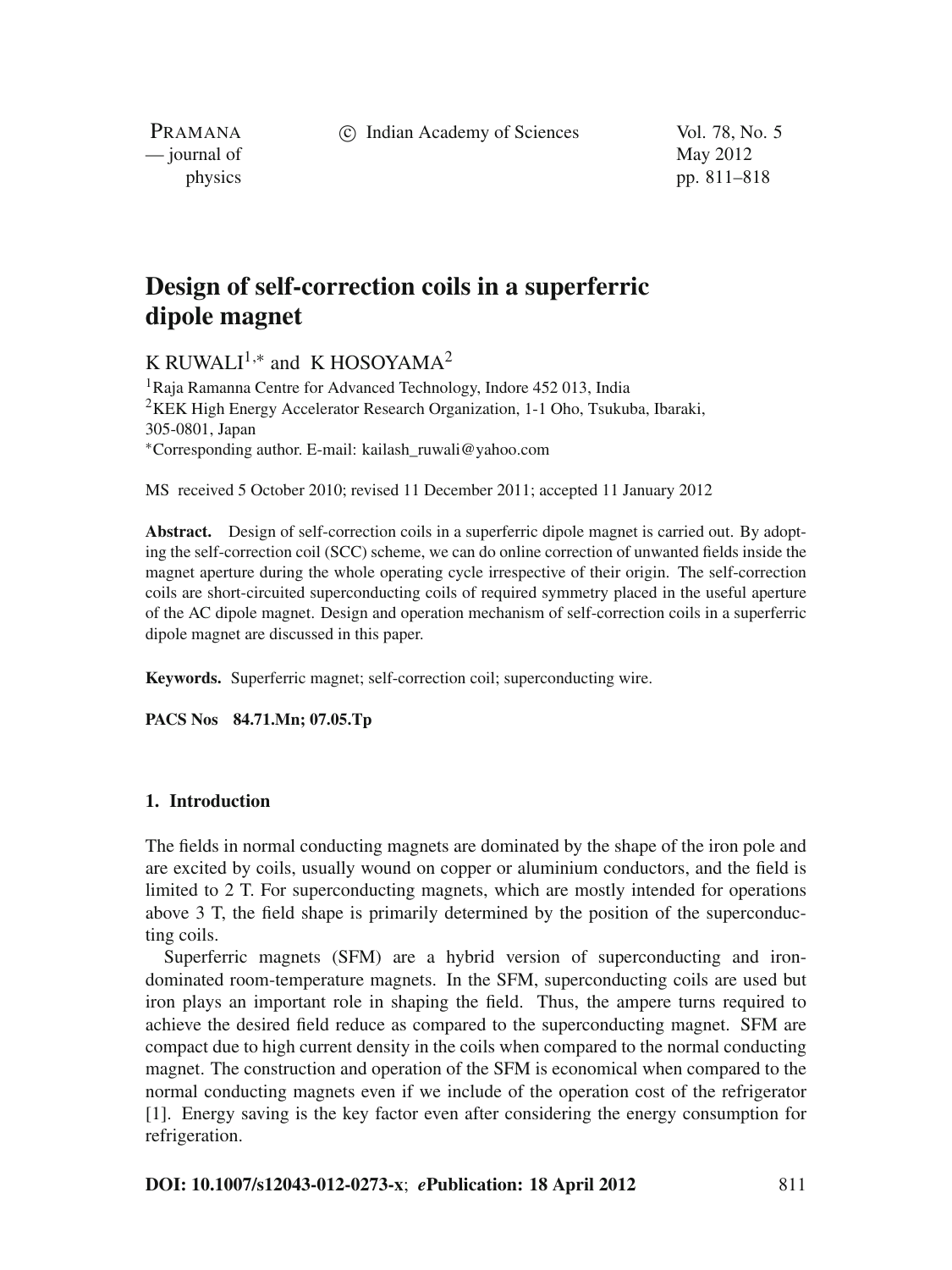# *K Ruwali and K Hosoyama*

It is impossible to generate a magnet that will not produce an error field in the magnet aperture. These unwanted field harmonics can be eliminated from the useful aperture of the magnet using short-circuited superconducting self-correction coils (SCC) positioned inside the magnet aperture [2–5]. The operation principle of the SCC is based on the following inductive phenomenon: by the magnetic coupling between the error field and the SCC, during excitation of the magnet, the error field present inside the magnet aperture induces current in the SCC. The number of turns in the SCC is so adjusted (in the design stage) that the field due to the induced current in the SCC cancels the error field. By incorporating the SCC in the magnet aperture, large dynamic range (0.1–3.0 T) can be achieved.

In our case, the superferric dipole magnet is an AC magnet where such dynamical selfcorrection scheme can be implemented. Major advantages of SCC over other mechanisms of correcting the higher-order multipoles are: (1) no additional power supply along with its associated controls are needed and (2) no additional space is required.

The SFM with SCC will allow more choice in producing the field integral, and, hence, give the optics designer more flexibility in choosing the most economical lattice. We are developing SCC with SFM. The main aim of the present research is to check the effectiveness of the self-correction coil mechanism.

In this paper, only the correction of the sextupole component is considered, but this method can be extended to any harmonic order present in the magnet or error field.

## **2. Mechanism of self-correction coil**

We briefly discuss the mechanism of the SCC using a simple model. The principle of the SCC was discussed in detail by Dael *et al* [2] and Hosoyama [3]. Figure 1 shows a model for the SCC, where  $L_0$  is the self-inductance of the main dipole coil,  $L_1$  is the self-inductance of the error coil originated from incorrect coil position or deformation of coil shape or saturation effect of iron yoke,  $L_2$  is the self-inductance of the SCC,  $M$  is the mutual inductance between the error coil and the SCC.  $I_1$ ,  $I_2$ ,  $R_1$  and  $R_2$  are current and resistance of the main coil and the SCC respectively.

We discuss the case of dipole magnet with sextupole SCC configuration. The aim is to eliminate the sextupole component present inside the dipole magnet aperture.



**Figure 1.** Model for the self-correction coil.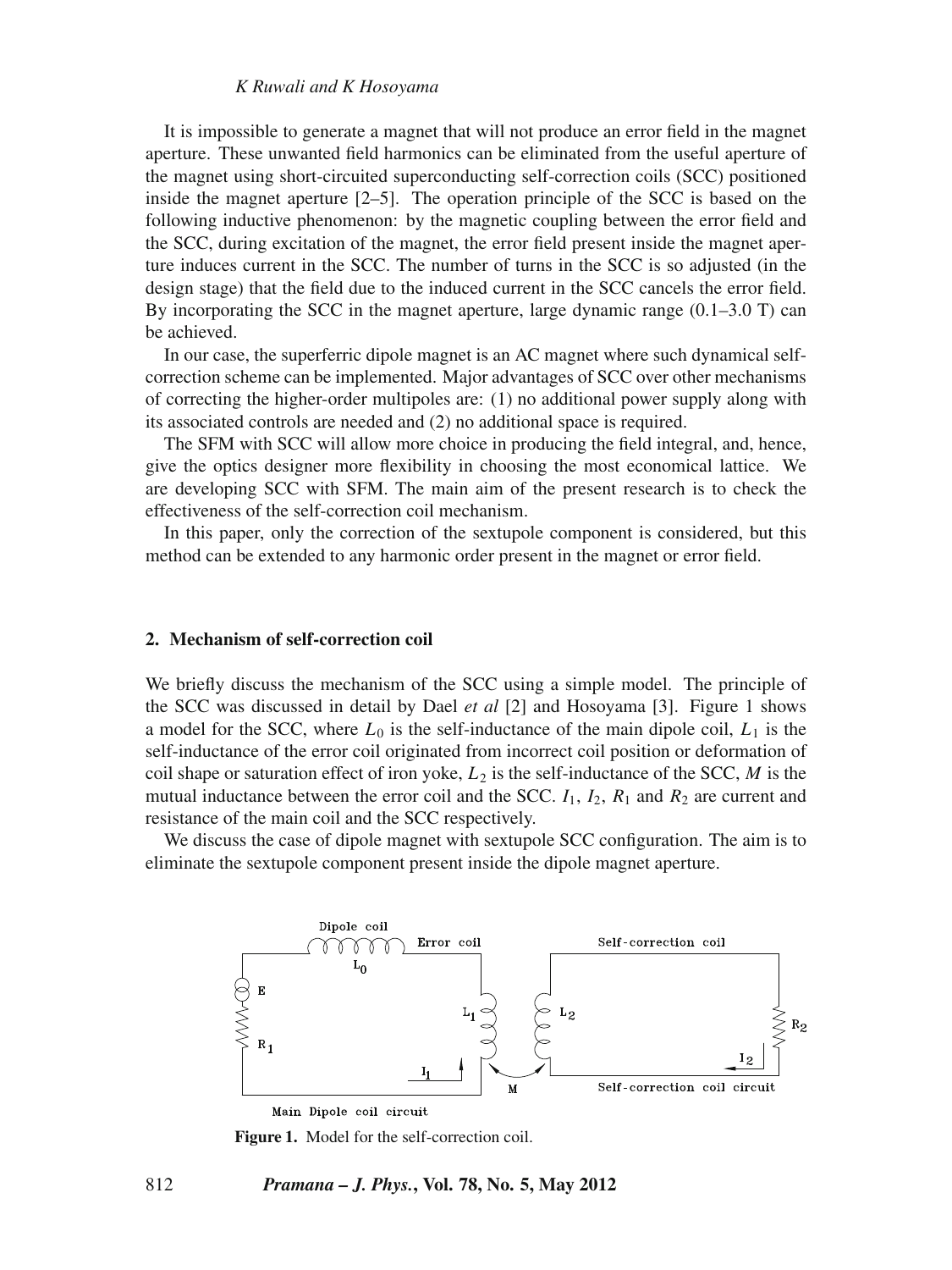The current  $I_1$  is controlled by the current feedback system. The current  $I_2$  is determined by solving the following differential equations:

$$
E = (L_0 + L_1) \frac{dI_1}{dt} + I_1 R_1 + M \frac{dI_2}{dt},
$$
\n(1)

$$
0 = L_2 \frac{dI_2}{dt} + I_2 R_2 + M \frac{dI_1}{dt}.
$$
 (2)

For simplicity we assume  $R_2 = 0$ , because the SCC operates under zero resistance superconducting state ( $R_2 \sim 10^{-9} \Omega$ ). The decay time constant of the induced current in the SCC is about 10<sup>6</sup> s (the self-inductance  $L_2$  of the SCC ~ 10<sup>-3</sup> H). Thus, the soldered joint resistance has no important effect. However, it is necessary to make the SCC quench from time to time to cancel the residual currents.

From eq.  $(2)$ , current  $I_2$  induced in the SCC is calculated using the equation

$$
I_2 = -\frac{M}{L_2} I_1,\tag{3}
$$

by assuming  $I_1 = I_2 = 0$  at  $t = 0$ .

From eq. (3), the SCC current  $I_2$  and the correction field can be decided. In ideal coil winding of the SCC, the correction field and the error field have the same strength and in opposite directions and thus cancels out the error field inside the SCC [3].

The harmonic components of the error field can be expressed by the error coils. If we assume ideal coil windings for the error field, we can calculate the mutual inductance *M*. The self-inductance  $L_2$  of the SCC and mutual inductance  $M$  between the error coil and SCC are given as

$$
L_2 = \frac{\pi \mu_0}{2} \left\{ 1 + \left(\frac{A_2}{b}\right)^{2n} \right\} n N_2^2,
$$
 (4)

$$
M = \frac{\pi \mu_0}{2} \left\{ 1 + \left(\frac{A_2}{b}\right)^{2n} \right\} \left(\frac{A_2}{A_1}\right)^n n N_1 N_2,
$$
 (5)

where  $n$  is the multipolarity of the error field considered,  $b$  is the inner radius of the iron yoke,  $N_1$ ,  $N_2$  are the total number of turns per pole,  $A_1$ ,  $A_2$  are the radius of the error coil and ideal SCC respectively.

#### **3. Design of self-correction coil**

In order to compensate for the sextupole error field in the magnet aperture of a superferric magnet, a self-correction coil with sextupole configuration is designed and will be placed inside the aperture of a dipole magnet. Figure 2 shows the cross-section of the SFM with the sextupole SCC. Figure 3a shows the 2D flux pattern when the ampere turns (NI) in the dipole magnet coil is 30,000 and NI in SCC is zero and figure 3b shows the 2D flux pattern when the NI in the dipole magnet coil is zero and NI in the SCC is 588.

*Pramana – J. Phys.***, Vol. 78, No. 5, May 2012** 813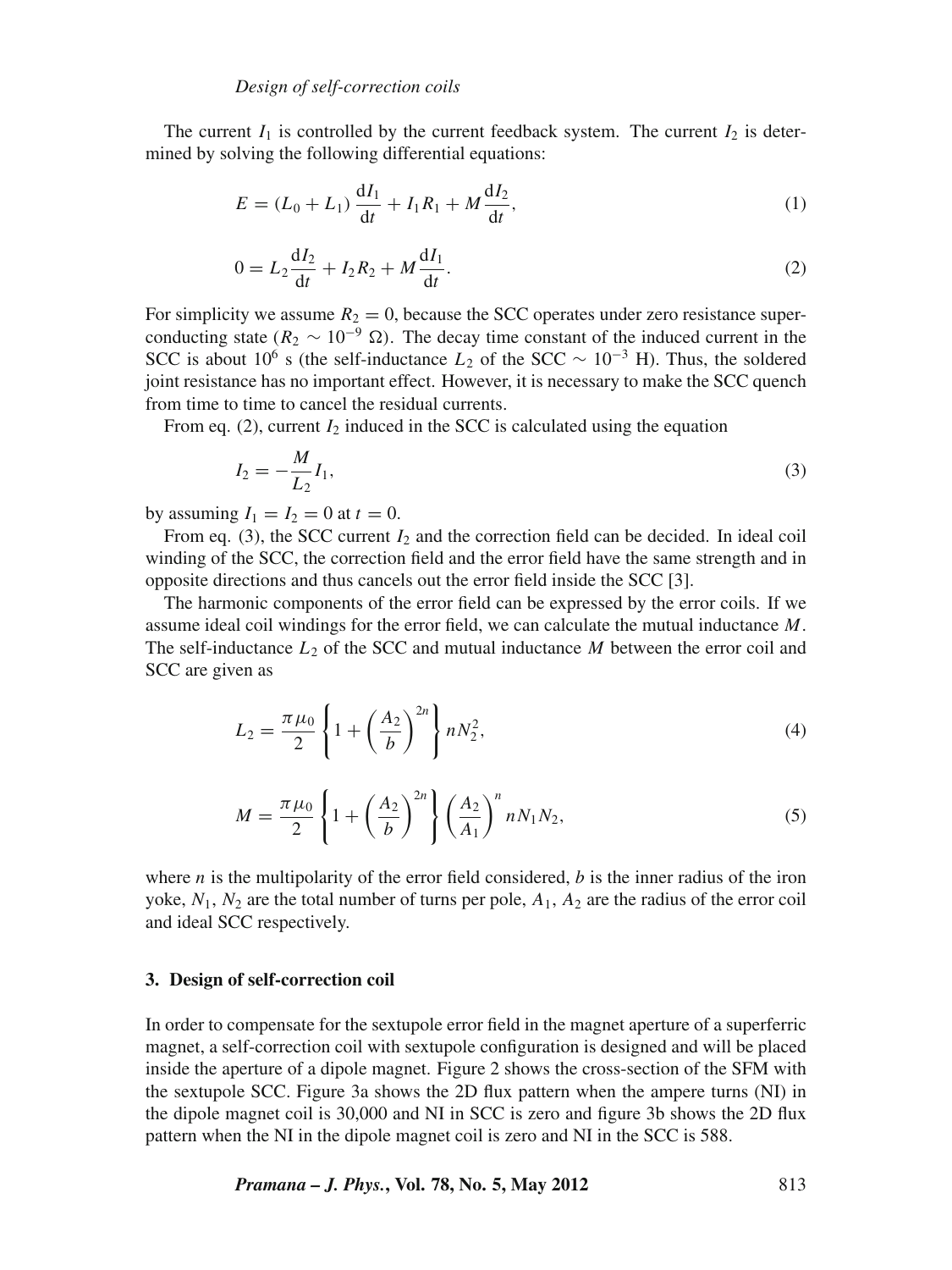

**Figure 2.** Cross-section of the superferric magnet with sextupole self-correction coil.

For designing single-layer SCC, a sector angle of 20◦ having 25 turns is chosen. The aperture radius of the SCC is 22.5 mm. The length of the SCC is 80 mm. Detailed design of the proposed SCC is shown in figure 4. A superconductor wire of 0.3 mm in diameter and copper to superconductor ratio of 3.45 will be used for the fabrication of SCC. A filament of 0.1 micrometre diameter is chosen to reduce the hysteresis loss in the SCC during ramp up and down cycle operation. The details of the superconducting wire which will be used to fabricate the SCC are given in table 1. Figure 5 shows the cross-section of tooling parts required for the fabrication of sextupole SCC.

2D simulations are carried out using Poisson code [6] to simulate the ampere turns needed in the SCC to eliminate the sextupole component present within the aperture of the SCC. Table 2 gives the comparison of ampere turns in the dipole magnet coil, dipole field  $A_1$ , sextupole field  $A_3$ , ampere turns in the SCC needed to eliminate the  $A_3$  component and ratio of the sextupole field with respect to the dipole field  $(A_3/A_1)$  at a normalization radius of 15 mm. Table 3 gives the generation of the sextupole field as a function of ampere turns in the SCC when the magnetic field due to the dipole magnet is 8570 G. It is evident from table 3 that 588 ampere turns in the SCC is needed to eliminate the sextupole component present in the magnet. As the SCC consists of 25 turns, the error field will generate 23.5 A current in the SCC to eliminate the sextupole component. Figure 6 shows the magnetic field pattern along the radial direction with SCC and without SCC.

#### **4. Test magnet system**

In order to check the effectiveness of SCC mechanism, an H-type dipole magnet is designed and fabricated using 1.5 mm thick iron laminations. The design of the magnet is carried out using 2D Poisson Code. The designed field is 8570 G which is governed by the available power supply (6 V and 160 A) and size of cryostat ( $\Phi = 200$  mm) which are readily available.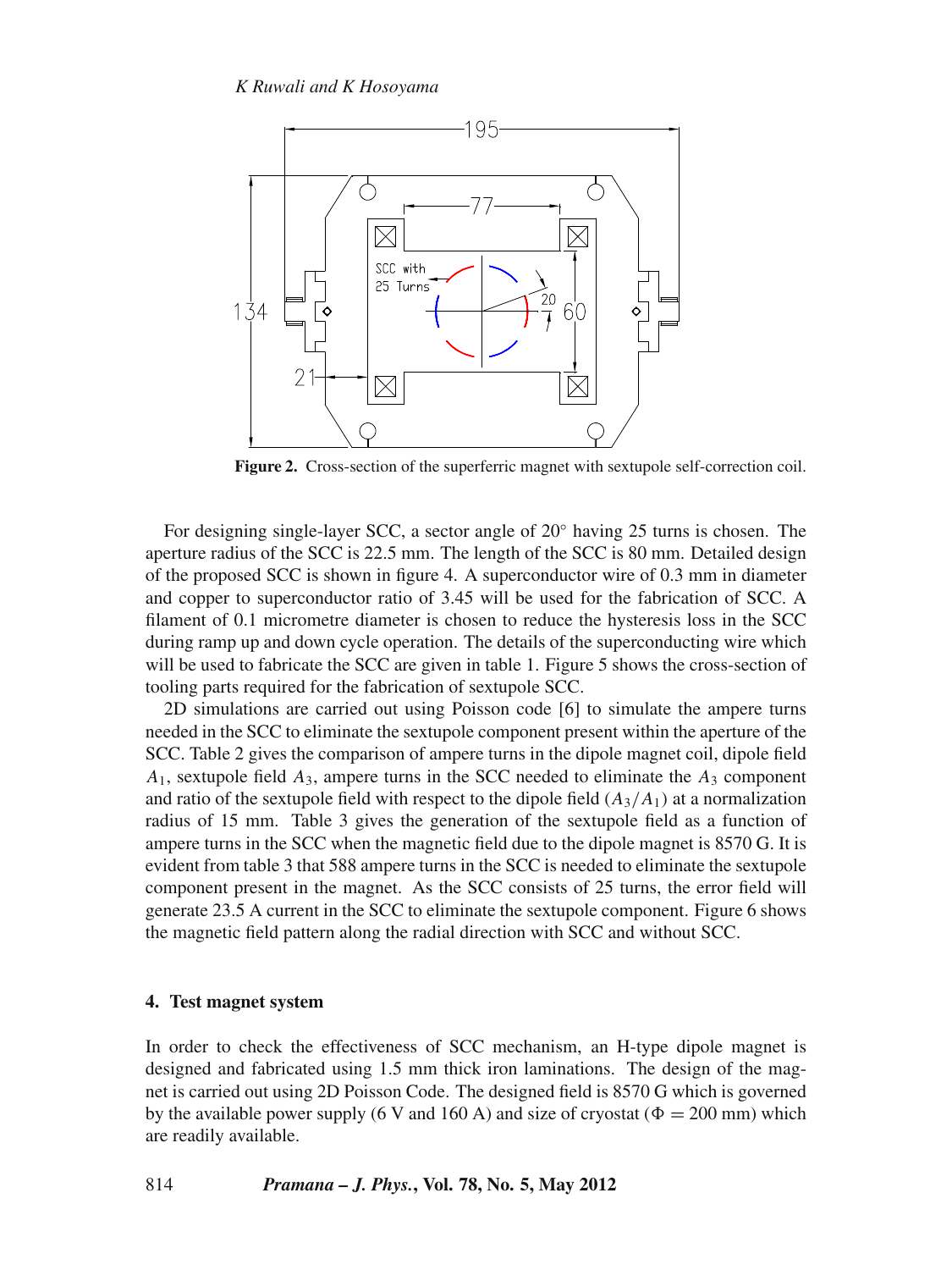

**Figure 3.** (**a**) 2D Flux pattern of SFM. (**b**) 2D Flux pattern of SCC.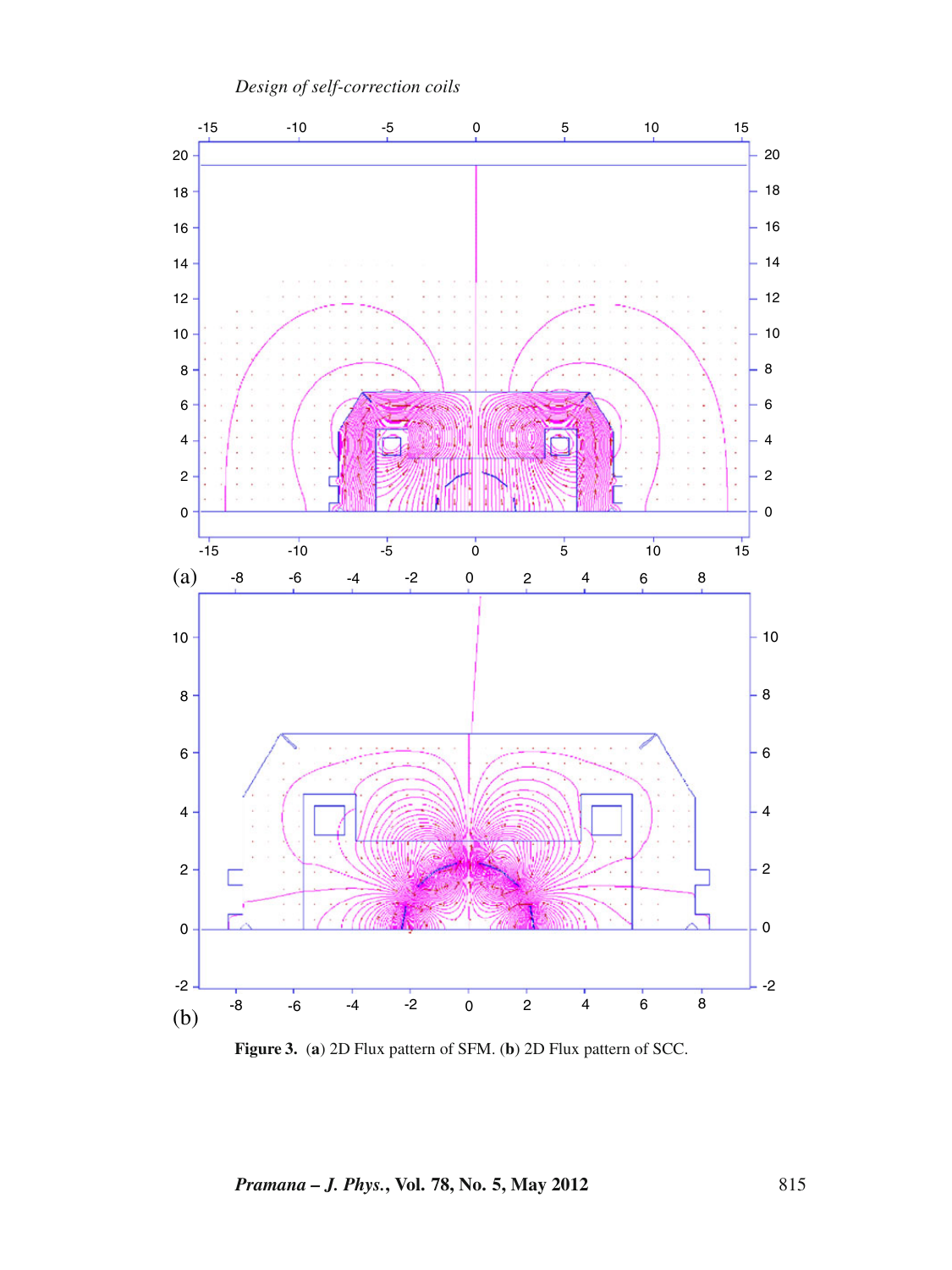

**Figure 4.** Cross-section of the sextupole self-correction coil.

| Parameter         | Value              |                      |  |
|-------------------|--------------------|----------------------|--|
|                   | Dipole magnet coil | Self-correction coil |  |
| Wire diameter     | $0.68$ mm          | $0.3 \text{ mm}$     |  |
| Filament diameter | $6 \mu m$          | $0.1 \mu m$          |  |
| NbTi/Cu           | 1:1.8              | 1:3.45               |  |
| $I_c$             | 383 A @ 4 T        | 75 A @ 1 T           |  |
|                   | 100 A @ $8.57$ T   | 32 A @ 2 T           |  |
| Pitch length      | 30 mm              | $2 \text{ mm}$       |  |

**Table 1.** Specification of the superconducting wire.



**Figure 5.** Cross-section of sextupole self-correction coil tooling.

**Table 2.** Dependence of ampere turns needed in the SCC to eliminate the sextupole component as a function of ampere turns in the main coil.

| NI/Coil (Main/SCC) | $A_1(G)$     | $A_3$ (without SCC) (G) $A_3$ (with SCC) (G) $A_3/A_1$ (with SCC) |               |               |
|--------------------|--------------|-------------------------------------------------------------------|---------------|---------------|
| 1000/24            | $4.08E + 02$ | $-0.10E + 02$                                                     | $-14.9E - 02$ | $-3.65E - 04$ |
| 10000/243          | $4.07E + 03$ | $-1.02E + 02$                                                     | $-7.58E - 01$ | $-1.86E - 04$ |
| 30000/588          | $8.57E + 03$ | $-2.44E+02$                                                       | $-8.53E - 02$ | $-9.96E - 06$ |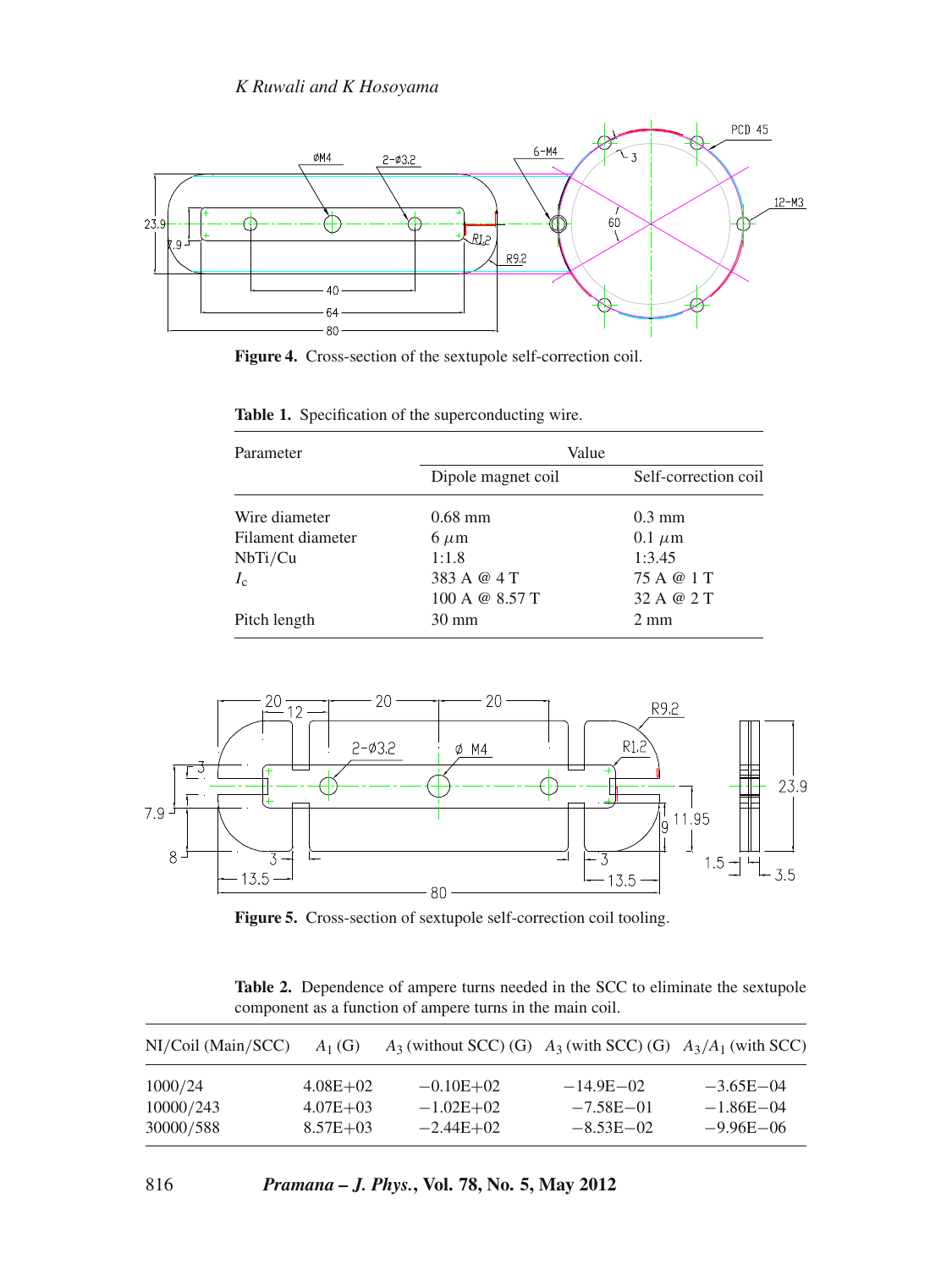# *Design of self-correction coils*

| $NI/pole$ main coil (=30,000)<br>$NI/coil$ (SCC) | $A_1(G)$     | $A_3(G)$      | $A_3/A_1$     |
|--------------------------------------------------|--------------|---------------|---------------|
| $\Omega$                                         | $8.57E + 03$ | $-2.44E+02$   | $-2.85E - 02$ |
| 100                                              | $8.56E + 03$ | $-2.02E + 02$ | $-2.36E - 02$ |
| 400                                              | $8.56E + 03$ | $-7.75E + 01$ | $-9.06E - 03$ |
| 588                                              | $8.56E + 03$ | $-8.53E - 02$ | $-9.96E - 06$ |
| 600                                              | $8.55E + 03$ | $+5.53E+00$   | $6.47E - 04$  |

**Table 3.** Sextupole field as a function of ampere turns in the SCC when the field due to main dipole magnet is 8570 G.

The aperture gap of the dipole magnet is 60 mm and the core length is 160 mm. Pole shape of the dipole magnet is not optimized to minimize the sextupole component. Since the aim of present work is to check the effectiveness of SCC, laminations are cut using wire cutting technique to obtain the designed core profile.

Race track coil design is chosen for the dipole magnet coil. The coil consists of 196 turns (14  $\times$  14 turns). After winding each layer, thin coating/layer of Araldite  $\circledR$  adhesive (50% epoxy resin and 50% hardener) is applied. The physical length of the coil is 220 mm and the cross-section area of the coil is  $9.8 \text{ mm} \times 9.8 \text{ mm}$ . The superconducting wire used to fabricate the coil is made of NbTi filaments in a Cu matrix with formvar insulation. The copper-to-superconductor area ratio is 1.8 and the filament diameter is 6  $\mu$ m. Major parameters of the superconducting wire are given in table 1.



**Figure 6.** Magnetic field pattern with and without SCC simulated using Poisson code.

*Pramana – J. Phys.***, Vol. 78, No. 5, May 2012** 817